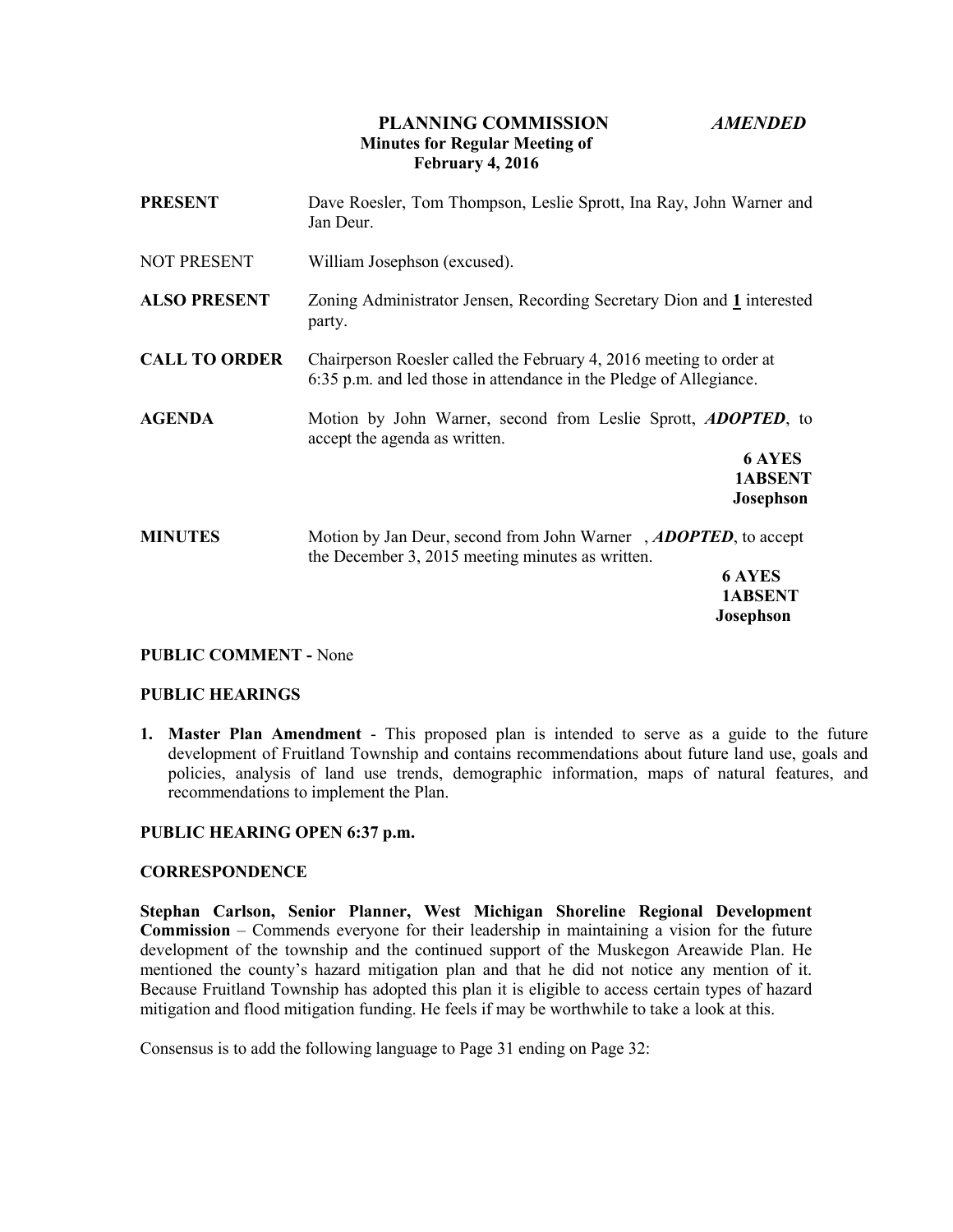## **HAZARD MITIGATION**

On August 17, 2015, Fruitland Township adopted the Muskegon County Hazard Mitigation Plan. The Muskegon County Hazard Mitigation Plan was created to protect the health, safety, and economic interests of residents by reducing the impacts of natural and technological hazards through hazard mitigation planning, awareness, and implementation. Hazard mitigation is any action taken to permanently eliminate or reduce the long-term risk to human life and property from natural and technological hazards. It is an essential element of emergency management along with preparedness, response and recovery.

Hazard mitigation is a discipline that intersects with virtually every aspect of community planning, and the countywide plan contains a great deal of information. The Muskegon County Hazard Mitigation Plan can be viewed online at http://wmsrdc.org/project/muskegon-countyhazard-mitigation-plan/.

Adoption of this plan enables Fruitland Township to access certain types of hazard mitigation and flood mitigation funding if necessary.

**Dave Sheehy, Laketon Township Zoning Administrator** – States the plan covers all the topics the Master Plan needs and suggested a few minor grammatical changes.

Consensus is to revise Page 37 Goal – instead of saying "in light of the lack of" change it to "to the" and page 51 Industrial  $-3/4$  of the way down page, Fruitland Township "has not" real industrial base, change it to "does not have a" real industrial base.

**Jim Cordray, Blue Lake Township Planning Commission Chairman** – Noted they received the Draft Master Plan for review.

#### **PUBLIC HEARING CLOSED 6:47 p.m.**

#### **DISCUSSION**

Commissioner Deur stated there was previous discussion on making a few changes to the Future Land Use Map for two parcels owned by the township and one parcel owned by The Land Conservancy of West MI, also known as Anderson Woods.

Consensus was to make no changes to the Future Land Use map after hearing that Attorney Even stated there is no requirement that the township must follow their own zoning rules.

> Motion by Jan Deur, second from John Warner, *ADOPTED*, to approve the five year plan subject to the changes made tonight.

 **6 AYES 1ABSENT Josephson**

**2. Article III, General Provisions -** Section 3.11 Fences, Wall, Hedges, Berms and Screens (A.) **(amend)**.

**Article XX, Administration and Enforcement** – Section 20.06 Zoning Permit Required (A.) **(amend)**.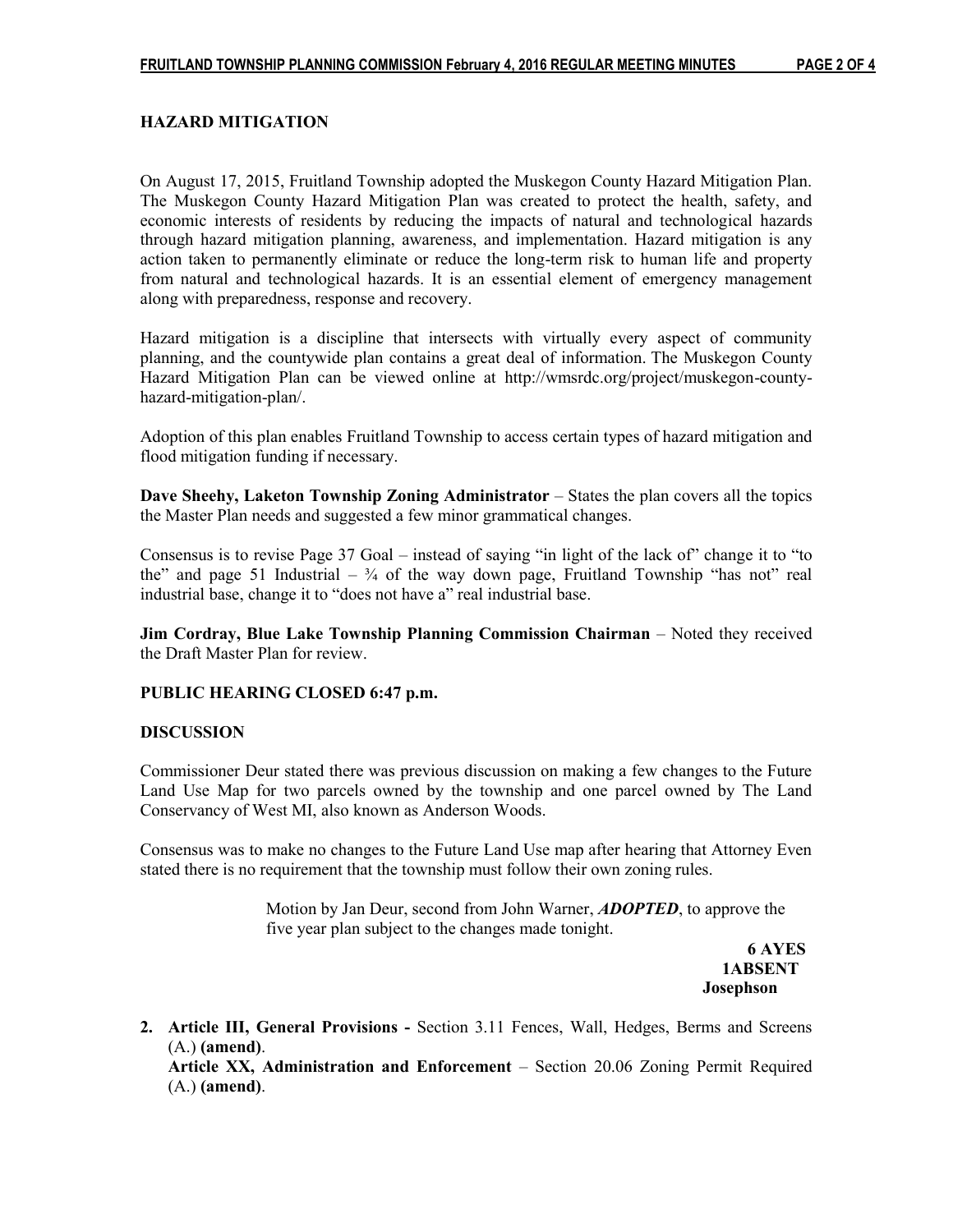## **PUBLIC HEARING OPEN 7:12 p.m.**

## **CORRESPONDENCE**

**Wendy Bohning, 5050 Nestrom Road** – opposes, does not want to be limited to what she can do on her acreage.

Consensus was to have Recording Secretary Dion respond to Ms. Bohning's email letting her know this is an existing ordinance that is being amended and to attach the proposed language.

#### **PUBLC HEARING CLOSED 7:15 p.m.**

## **DISCUSSION**

The proposed changes are amending already existing language by adding that a zoning permit is required for fences, walls, hedges, berms and screens. It has always been required, however; many did not know that.

Commissioner Deur asked Zoning Administrator Jensen for his comment on this language. He explained the 4' requirement from the road right of way to the 100' front setback causes a hardship for those homes that were built closer to the road. He suggests maybe amending to read 4' *in height* from road right of way to the back of the house.

Commissioner Warner stated he believes the existing language is fine as written with the proposed amendments and added that if the back of the house is closer than 100' from the road right of way the applicant could request a variance and he believes the Zoning Board of Appeals would probably grant a variance to start at the back of the house if necessary.

Chairperson Roesler stated the purpose of the ordinances is not to kick things to the Zoning Board of Appeals.

After further discussion Commissioner Warner agreed it does make more sense to look further into this issue.

Consensus was because Commissioner Josephson was the Chair of this sub-committee and is absent and further amendment may be proposed this issue should be tabled for further discussion.

> Motion by Jan Deur, second from Leslie Sprott, *ADOPTED*, to *TABLE*, for further review and discussion at the March meeting.

 **6 AYES 1ABSENT Josephson**

#### **OLD BUSINESS**

**1.** Proposed language for Article VIIIa Inland Lakes District, Section 8.04a Uses Permitted by Special Land Use (G.) Historic resorts as regulated by Section 14.04 LL herein and Article XIV Special Land Uses, Section 14.04 Special Land Use Specific Requirements (LL.) Historical Resorts.